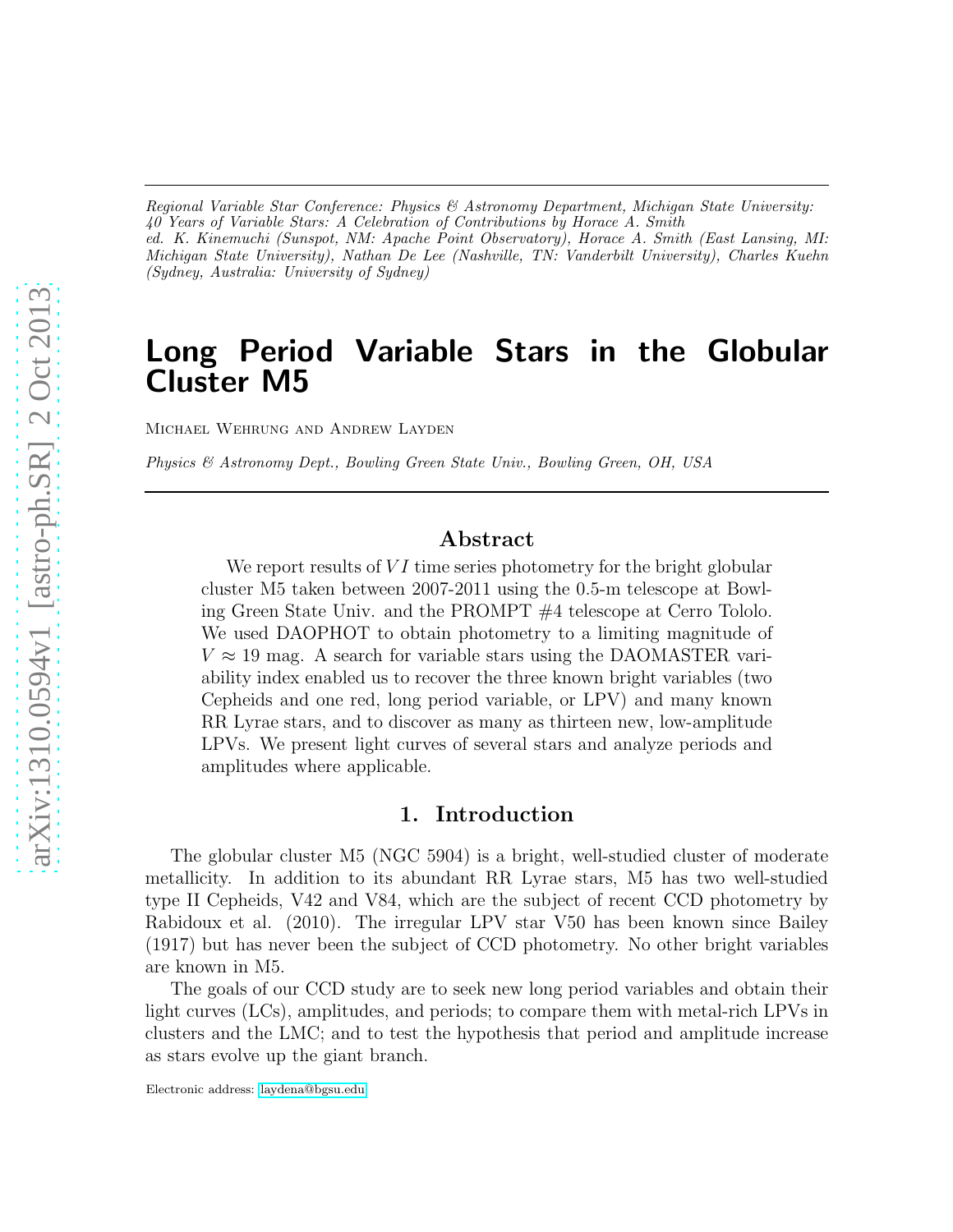#### 2. Data and Analysis

Images were obtained in  $VI$  using the BGSU 0.5-m and Apogee Ap6e CCD during the summers of 2007, 2009, and 2010, and using the PROMPT  $#4$  0.4-m and Apogee Alta CCD at CTIO in the fall of 2010 and throughout 2011 via the robotic SKYNET client. Standard image processing was performed on each image. We ran the images through the DAOPHOT and ALLFRAME point-spread function fitting photometry packages (Stetson 1987, 1994), and used Stetson's DAOMASTER program to combine data across images and search for variable stars. Photometric calibration was performed using in-field standards from Stetson (2000). To obtain a more complete census of bright variables in the cluster center, we employed the ISIS image subtraction program (Alard 2000).

Figure 1 shows color-magnitude diagrams of stars in the BGSU data located more than 1 arcmin from the center of M5, along with magnitude as a function of variability index,  $\Lambda$ . The two stars with large  $\Lambda$  are the known Cepheids V42 and V84. RR Lyrae stars at the level of the horizontal branch also show large  $\Lambda$  but these stars have been studied well by other observers, so we do not consider them further. Some stars at the tip of the giant branch have large  $\Lambda$  and are candidate LPV stars.

#### 3. Variable Stars

Figure 2 shows the light curves of type-II Cepheids V42 and V84. We folded V42 using the period from Rabidoux et al. (2010), suggesting little period change since their 2003-6 observations. The scatter at  $\phi \approx 0.25$  is real. It was more difficult to characterize the light curve of V84. We folded the PROMPT data using the Rabidoux period of 26.93 d, but a shorter period near 26.74 d was needed to fold the earlier BGSU data. We are collaborating with Horace Smith to use these and new MSU data to extend the period change analysis from Rabidoux et al. (2010).

In Figure 3, we show the light curves of two irregular LPV stars, the known variable V50 and the newly detected variable  $ID#4$ . Notice how the amplitude of both stars waxes and wanes, as if two oscillations with similar periods were beating against each other. From his photographic data, Bailey (1917) estimated the period of V50 to be 106 days. We reanalyzed his data using the phase dispersion minimization (PDM) method, and found a period of  $105\pm2$  days. Using PDM on our CCD data, we obtained a period of  $102 \pm 1$  days. However, the photographic data of Coutts Clement & Sawyer Hogg (1977), taken from 1946-1957, shows no coherent period in the light curve or via PDM. More observations over decades may be required to establish whether the underlying periodicity is fundamentally stable.

We estimated periods and photometric ranges  $(V_{min} - V_{max})$  for each of the thirteen LPV stars. Several of the stars seem to show very short period variations (< 30 day cycles) on a long, secondary period, seen in ∼30% of irregular LPVs (Kiss et al. 1999).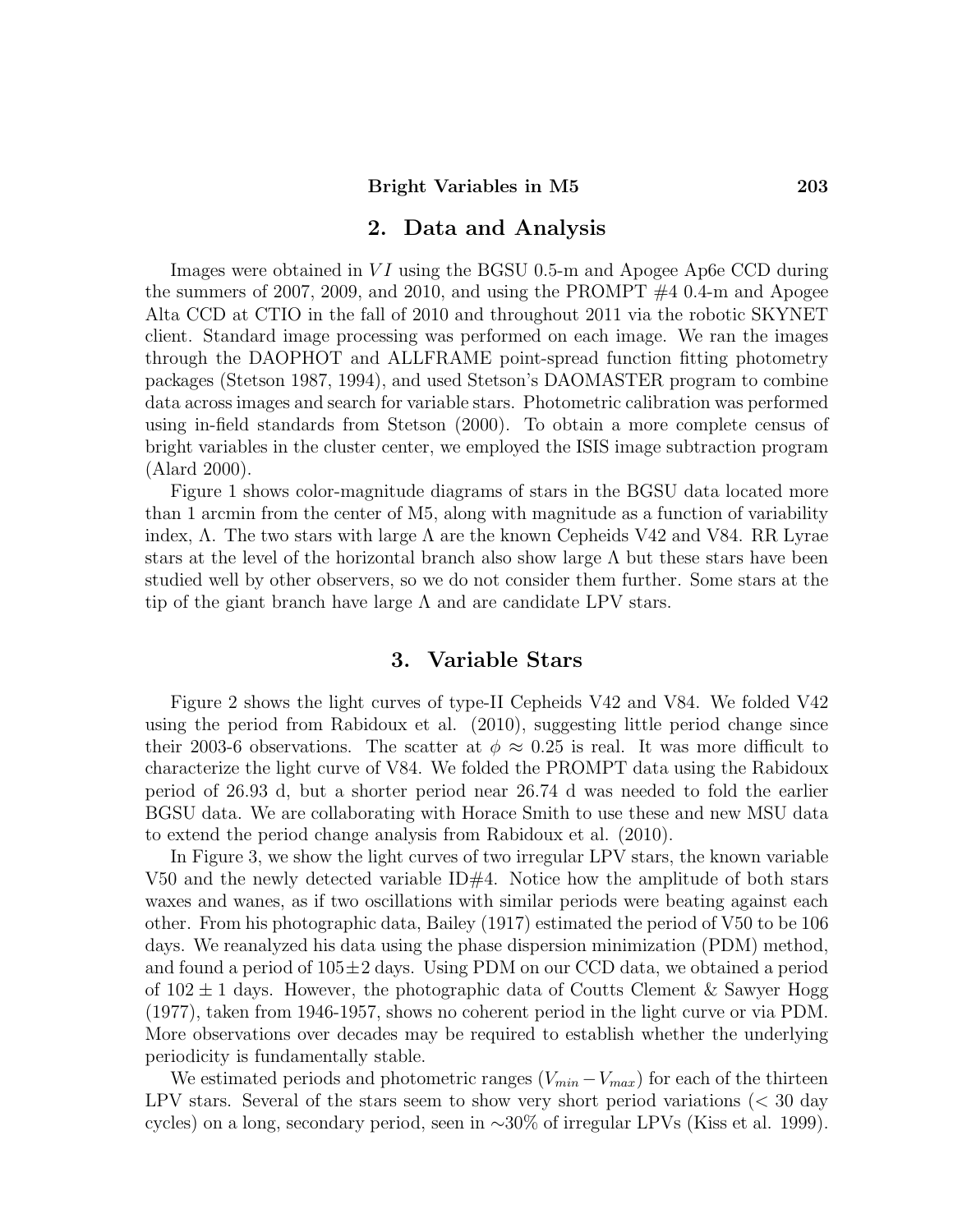

Figure 1.— The color-magnitude diagrams and variability indices of stars in M5.

Figure 4 shows the LPVs'  $V - I$  color, magnitude range, and period plotted against V magnitude. The red giant stars in M5 show no sign of variability at  $V \approx 1$  mag below the giant branch tip, but some stars show  $= 0.1$  to 0.2 mag variations on  $< 30$ d timescales as much as  $V \approx 0.5$  mag below the tip. By  $V \approx 0.2$  mag below the tip, variations become more prominent, culminating with V50. Star  $#18$  is a notable exception to this pattern.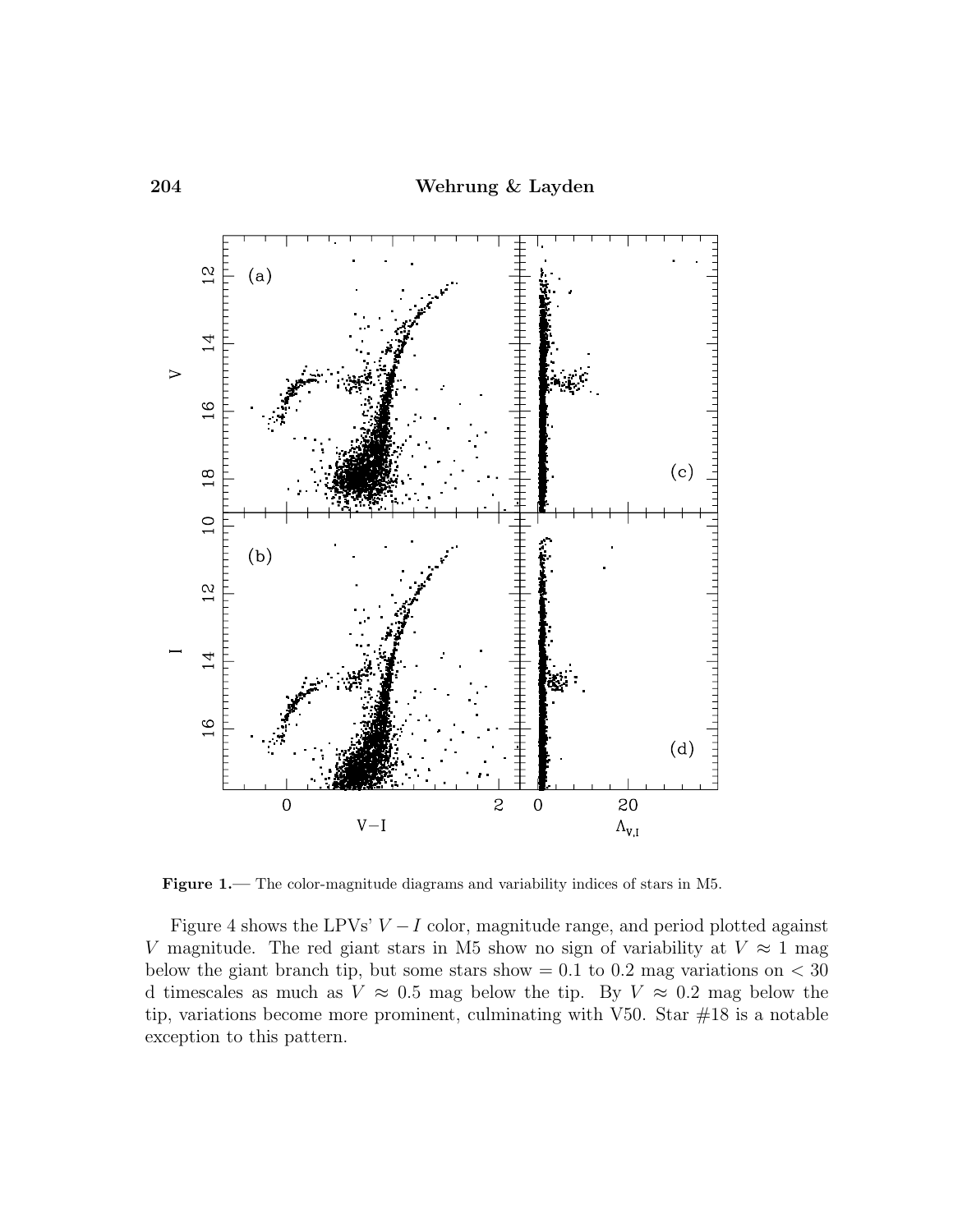

**Figure 2.**— Light curves in  $V$  (blue) and  $I$  (red). In all LCs, data from images with better/worse than median seeing are shown with open circles and crosses, respectively.



Figure 3.— Light curves for the two LPVs with the highest variability indices.

## 4. Conclusions

We present the first time series CCD photometry of the LPVs in M5. We recovered the known irregular variable V50 and discovered thirteen new, low-amplitude, irregular LPVs. The pulsation characteristics, period and magnitude range, increase with position up the giant branch, suggesting that stars become increasingly unstable to pulsation as they evolve toward cooler surface temperatures and lower surface gravities. We will investigate the exception to this rule,  $ID#18$ , checking whether it is a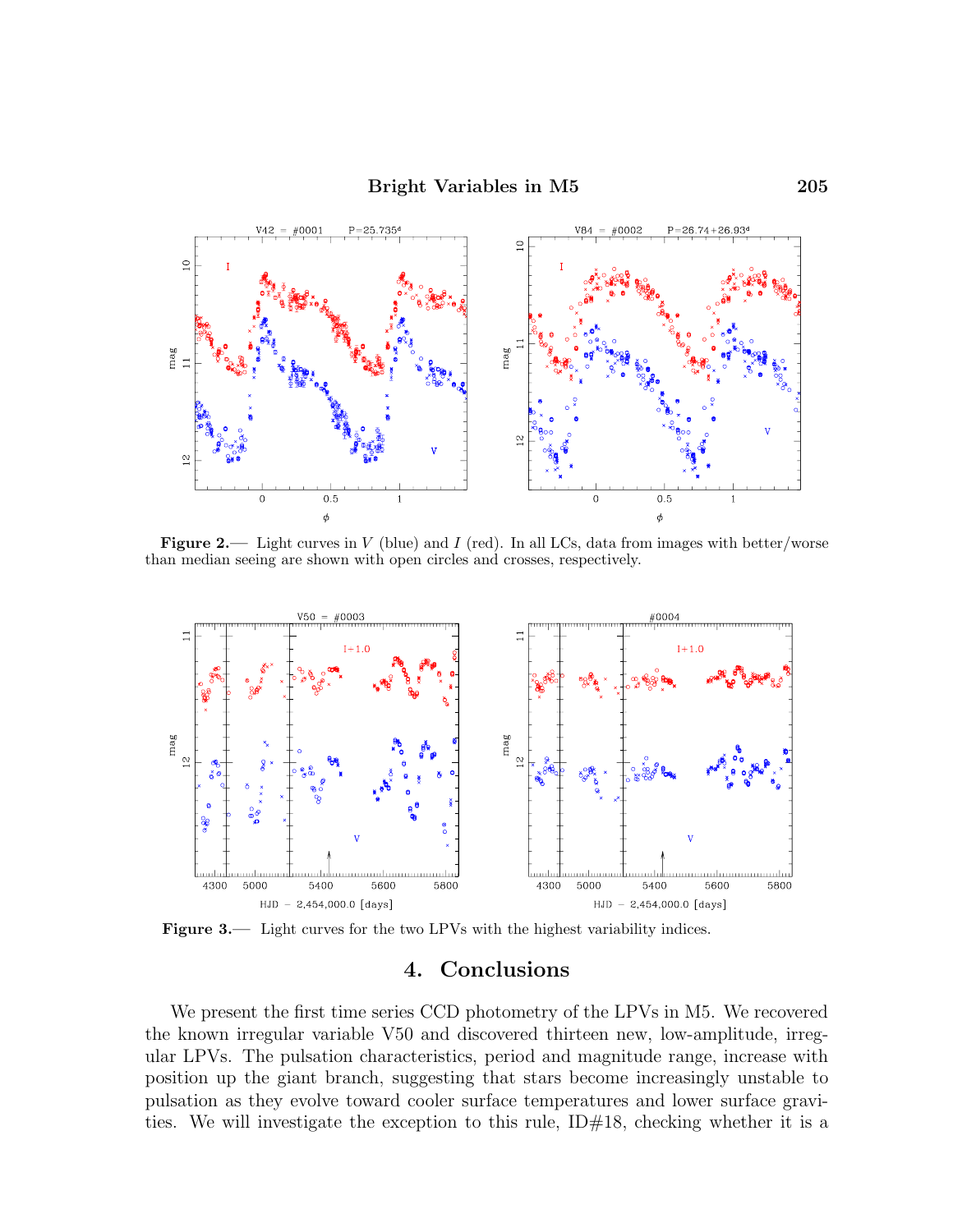

Figure 4.— (Left) The CMD zoomed in on the red giant stars; variable stars are marked with red squares. (Center) Periods, and (right) magnitude ranges of the variables are shown. Error bars show the variation in amplitude from cycle to cycle, while blue triangles mark stars with possible long secondary periods.

cluster member using existing proper motion and radial velocity surveys. Compared to LPVs in more metal-rich systems, the M5 LPVs tend to have lower amplitudes, shorter periods, and less regular cycles, no doubt because the bluer giant branch of M5 reaches less far into the Mira instability domain.

Acknowledgements: The authors acknowledge support from BGSU's SETGO Sum-